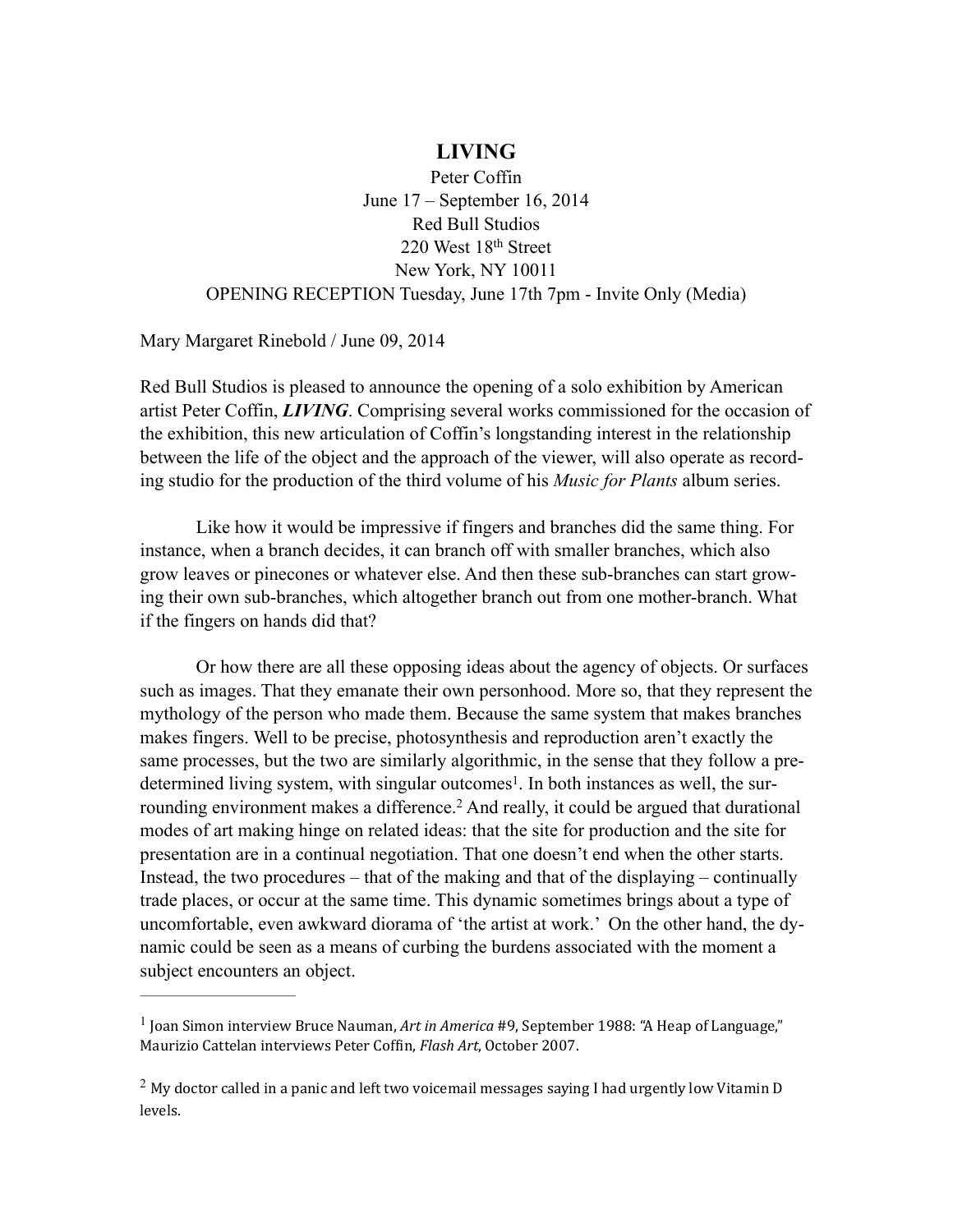The entanglement of those two – subject and an object – and the territories they trace, is the enigmatic exchange Peter Coffin incites. For if an art object, when encountered by a subject – a viewer – were only what is was. Or more to the point, working within Coffin's vocabulary, if a plant were just a plant. If a bumper sticker were merely a vinyl, horizontal rectangle pasted to a surface with adherent on one side, and a collection of letters inscribed across its other side; then fine enough, these objects and their surfaces are a practice in form and style. But what of the affects they elicit in the subject who encounters them? The bumper sticker says something, a sentence that has a meaning. If there are hundreds of them, pasted next to one another on the same surface, so that we can't really discern one bumper sticker phrase from the other, and on variously-colored vinyl rectangles, then the amalgamation of all these words and colors induces a somewhat psychedelic mental and emotional meandering in its interlocutor. Tangentially taking you all kinds of places besides the present, precipitating all kinds of thoughts besides the obvious, besides what is directly ahead.

These mediations, then, eclipse the objects we think are the topic. The unseen sets of relations between ourselves and what we are looking at, or standing near, actually take the foreground of the scene we find ourselves in, pushing both us – the subjects – and them – the objects – to the periphery. This means that Coffin is but one player in a series of transactions, here taken to mean the unseen politics between subjects and the objects before them, which are constantly changing, developing, becoming something else, and another something after that.

Time is implied here as well, as these shifts happen not all at once, but over a length of actions – the inconspicuous sequence of a series of plots -- which may abruptly, and unexpectedly reverse, distort, swell, or crease.

It follows that if these mediations are flexible, implying that the objects that coproduced them are also flexible, then we can further predict subjects are similarly flexible; that subjects change in the way they see one object, maybe even on account of having seen it.

Or put even more abstractly (as if this narrative non-sequitur isn't hypothetical enough): one could say that Coffin intuits, and then reproduces, the science of color theory through propositions with physical consequences. That is, apparently a color, orange, for example, is actually the optical product of every other color besides orange, so that what we are looking at is the negation of orange. Such as a collection of recordings made to serenade plants – at the location and moment the plants were being serenaded – may in fact be everything besides that definition and situation. That branches might be everything but branches, they might even be fingers.